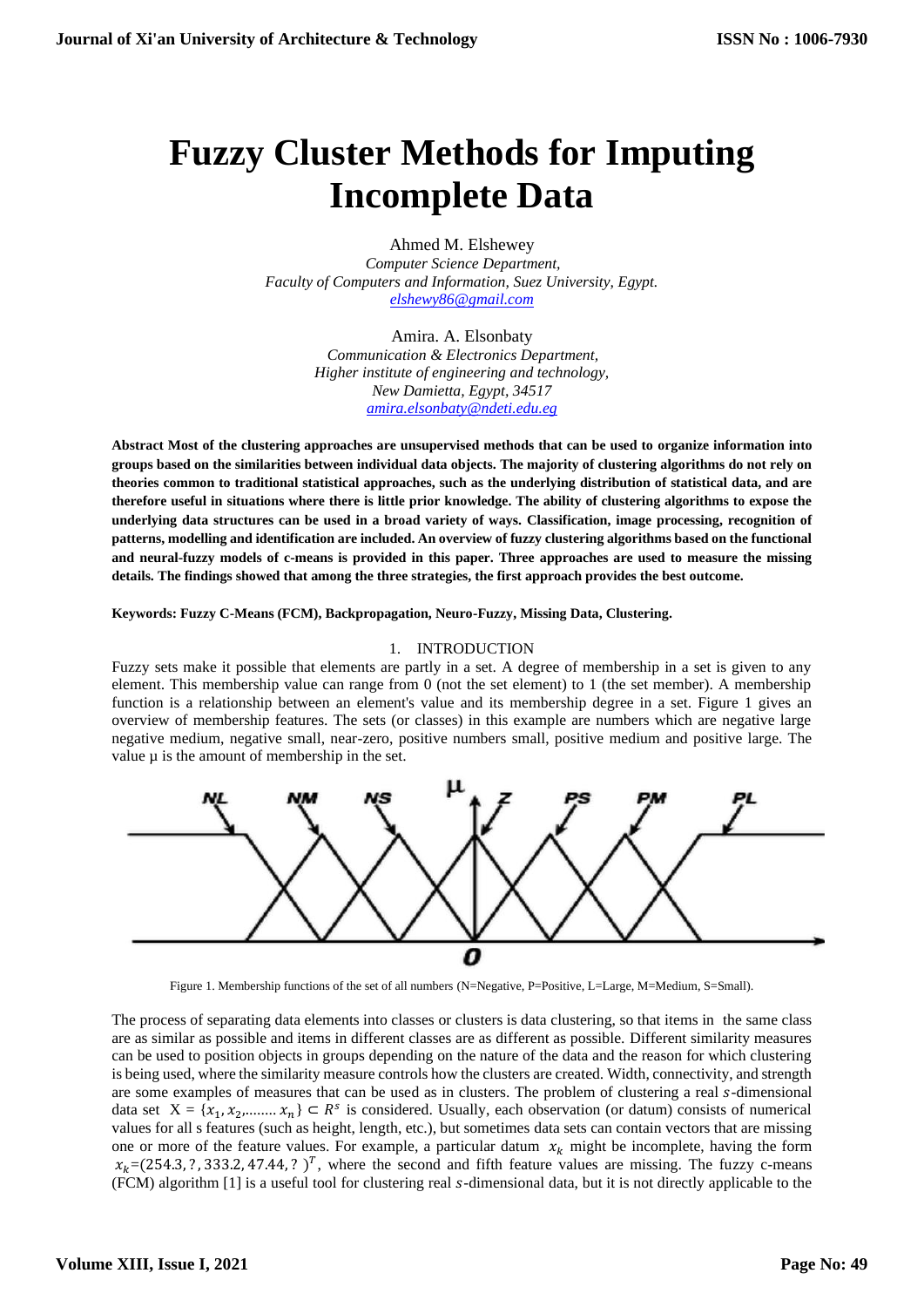case of incomplete data. We are interested in clustering a set of objects  $O = \{o_1, \ldots, o_n\}$  represented by a numerical object data set  $X = \{x_1, x_2, \dots, x_n\} \subset R^S$  into c clusters,  $1 < c < n$ . The numerical data describe the objects by specifying values for s particular features. For example, if the jth component of each datum corresponds to the feature of weight, then the jth component of  $x_k$ , denoted by  $x_k$ , gives the weight of object  $o$ . In some situations, feature vectors in X can have missing components [2], [3]. Any datum with some (but not all) missing feature values is referred to as an incomplete datum. An example of an incomplete datum is  $x_5 =$  $(1.23,3.14, ?, 4.66, ?)^T$ , where  $x_{53}$  and  $x_{55}$  are missing. A dataset with at least one incomplete datum is referred to as an incomplete data set; otherwise, it is called complete. An important empirically-oriented study was done in 1979 [1], [2] and those results are summarized in [2]. It may be the case that predicted values of the missing data are desired [4], [5], [6] (or even predicted values of new data, as in [7]), but often the goal is to simply use the available data to perform some analysis [8], [9]. The goal of the new clustering approaches introduced later is to partition the data set into fuzzy clusters and provide estimates of their cluster centers.

#### 2. THE GEOMETRY OF DATA MISSING

We start with a discussion of visualizing incomplete sets of data. In the special case that  $X \subset R^s$ , it is possible to accurately represent both complete and incomplete data sets via scatter diagrams. To do this as a vertical line with a horizontal portion, we represent an incomplete date.  $x_k = (x_{k1}, ?)^T$  as a vertical line with the horizontal component  $x_{k1}$  and  $x_k = (? x_{k2})^T$  as a horizontal line with a vertical component  $x_{k2}$ . Of course, it is not possible to usefully represent the null datum (??) in such a graph. In higher dimensions, depending on the number of missing feature values, an incomplete date could correspond to a line, plane, etc. In figure 2a, the left scatter diagram corresponds to a full data set. An incomplete version of the data is shown in the right plot in figure 2b, where 25 percent of the 20 function values are missing. Three values for the first feature and two values for the second feature are missing in this case. Note the increased difficulty of visually identifying the presence (and location) of the two clusters when there is a lack of a large percentage of feature values.



Figure 2. Complete data on left. Incomplete data with 25 of feature values missing on the right.



Figure 3. Two maximally incomplete dimensional (2-D) data sets.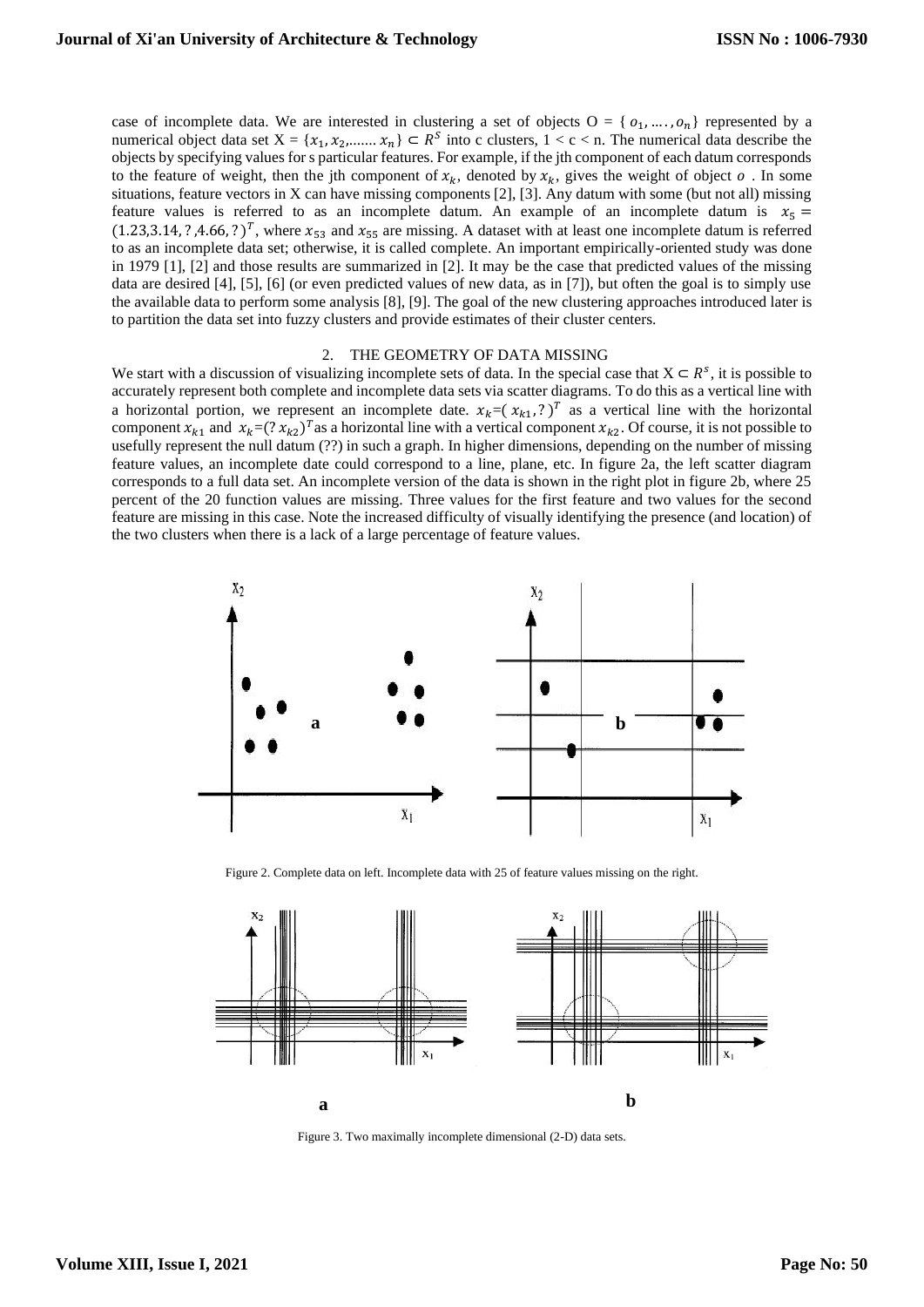There is an important extreme case of the visual difficulty shown in figure 2 that contains what we are going to call "virtual clusters." We consider the most extreme case of incompleteness to make this phenomenon understandable. If each data in X has exactly one known feature value, we can refer to a data set X as maximally incomplete. In the case of a maximally incomplete data set  $X \subset R^s$ , exactly 50% of the feature values are missing. In this case, there will be no points in a plot such as the right side of figure 2; instead, it will consist entirely of a lattice of n horizontal/vertical lines as shown in figure 3. More generally, a maximally incomplete data set  $X \subset$  $R<sup>s</sup>$  is missing exactly 100(s-1) /s % of its feature values. It is generally impossible to find good estimates for the cluster centers if X is maximally incomplete; we demonstrate this using the examples in figure 3. Each of the two plots in figure 3 indicates a two-dimensional (2-D) maximum incomplete data collection, which would have two visual clusters if completed. These maximally incomplete data sets were obtained by beginning with complete data whose general locations are indicated by the circles; and then designating one of its two functional values as "missing" for each datum. If we know that  $c = 2$ , then from the maximally incomplete data set, is it possible to recover fair estimates of the original (complete data cluster centers? In an incomplete data collection, this is one purpose of cluster analysis. The response is yes for the data underlying the left view in Figure 3, but no for the right view, suggesting two additional "virtual clusters." In figure 3, each of the two plots is compatible with some other complete data sets that have more than two clusters. It is difficult to cluster, and this example highlights an additional challenge inherent in incomplete data clusters.

### 3. FCM CLUSTERING METHODS

For clustering (whole) object data sets X, the FCM clustering algorithm is commonly used and is used in a pure or modified form. FCM attempts to build a description of the (fuzzy cluster substructure of X along with examples (or prototypes) for each of the clusters using an iterative solving scheme at the same time. The FCM method has been commonly used, adapted and [10-13] generalized. Let's follow the notation that will be used throughout: ℎ

| $x_k = k^{th}$ s-dimensional data vector, for $1 \le k \le n$                                                                                                                                                                                                     | (1) |
|-------------------------------------------------------------------------------------------------------------------------------------------------------------------------------------------------------------------------------------------------------------------|-----|
| $x_{ki} = j^{th}$ feature value of the $k^{th}$ data vector for $1 \le j \le s, 1 \le k \le n$                                                                                                                                                                    | (2) |
| $X = \{x_1, \dots \dots x_n\}$                                                                                                                                                                                                                                    | (3) |
| $X_W = \{x_k \in X   x_k \text{ is a complete datum}\}$ (the whole – data subset of X)                                                                                                                                                                            | (4) |
| $X_P = \{x_{ki} \text{ for } 1 \leq j \leq s, 1 \leq k \leq n \mid \text{the value of } x_{ki} \text{ is present in } X\}$                                                                                                                                        | (5) |
| $X_M = \{x_{ki} = ? \text{ for } 1 \le j \le s, 1 \le k \le n \mid \text{the value of } x_{ki} \text{ is missing from } X\}$                                                                                                                                      | (6) |
| For example, lets = 3, $n = 4$ , and                                                                                                                                                                                                                              |     |
| $X = \{ [2\ ?\ ] \ [3\ 2\ 4 \ ] \ [2\ 1\ ? \ ] \ [1\ 1\ 2 \ ] \}$                                                                                                                                                                                                 |     |
| Then                                                                                                                                                                                                                                                              |     |
| $X_W = \{ [3\ 2\ 4] \qquad [1\ 1\ 2] \}$                                                                                                                                                                                                                          |     |
| $X_M = \{x_{12}, x_{13}, x_{33}\}$ and $X_P = \{x_{11} = 2, x_{21} = 3, x_{22} = 2, x_{23} = 4, x_{31} = 2, x_{32} = 1, x_{41} = 1, x_{42} = 1\}$                                                                                                                 |     |
| 1, $x_{43}=2$ .                                                                                                                                                                                                                                                   |     |
| $\mathbf{M}$ , the contract of the final contract $\mathbf{M}$ and $\mathbf{M}$ are the contract of the contract of $\mathbf{M}$ and $\mathbf{M}$ are the contract of $\mathbf{M}$ and $\mathbf{M}$ are the contract of $\mathbf{M}$ and $\mathbf{M}$ are the con |     |

Notice that the available feature values in  $X_p$  and X are the same, and that only a subset of these feature values is available in  $X_W$ . In this sense  $X_P$  and X, contain more "information" than  $X_W$ . The objective function is given by equation (7).

$$
min_{U,v} \{ J_m(U,v) = \sum_{i=1}^{c} \sum_{k=1}^{n} U_{ik}^{m} ||x_k - v_i||_A^2 \}
$$
\n<sup>(7)</sup>

Where  $m > 1$  is the fuzzification parameter,  $||x_2||_A^2 = x^T A x$  is the vector *A*-norm  $U \in M_{fcn} = \begin{cases} U \in R^{c \times n}: U_{ik} \in [0,1] \forall i, k: \sum_{i=1}^{c} U_{ik} \mathbb{1} \forall k; \\ \sum_{i=1}^{n} U_{ik} \leq 0 \forall i. \end{cases}$  $\sum_{k=1}^{n} U_{ik} > 0 \forall i$  (8) and  $v = \{v_1, v_2, \dots \dots \dots v_c\} \subset R^s$ .  $(9)$ 

When A = $I_{s \times s}$ ,  $||x||_A = ||x||_2$ , the Euclidean norm. The elements of the membership matrix U represent the (relative) degrees of membership of each datum in each cluster; i.e.,  $U_{ik}$  = the degree to which  $x_k$  belongs to the i th cluster. Minimizing U values of equation (7) are less fuzzy for values of m near 1 and fuzzier for large values of m. The choice of m=2 is widely accepted as a good choice of fuzzification parameter. The set  $M_{fcn}$  in equation (8) is referred to as the set of non-degenerates (meaning each cluster is nonempty) fuzzy  $c \times n$  partition matrices. The vector  $v_i$  is the prototype or Centre of the ith cluster. The FCM algorithm for solving equation (7) alternates optimizations of  $J_m$  over the U and v variables. This method of alternating optimization has been well studied [14-15] and typically provides iterate sequences that converge q -linearly to local (and sometimes global) minimizers. The details of one version of FCM are now given. The fuzzy c-means algorithm is satisfied with the algorithm (1).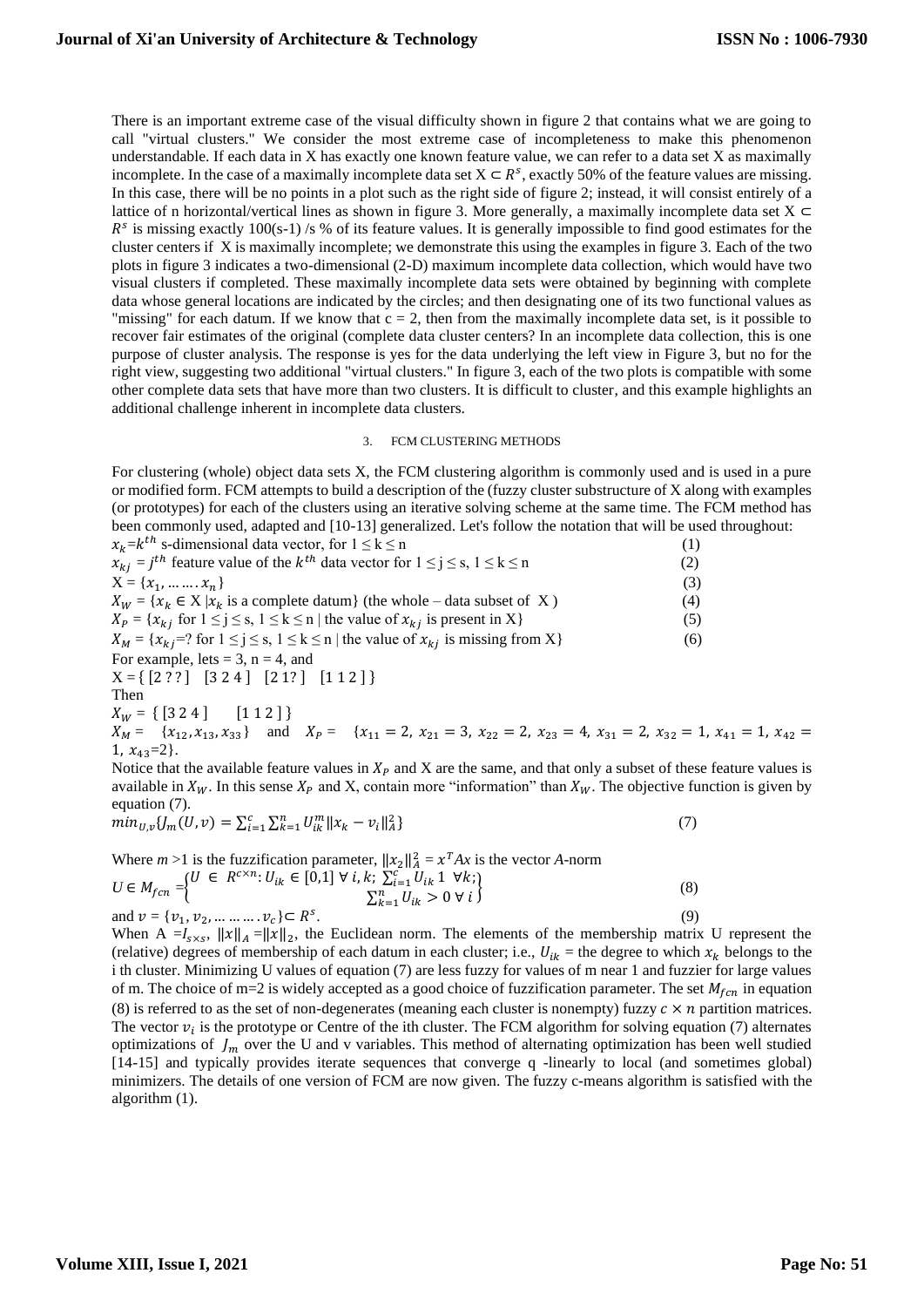**Algorithm 1: Fuzzy c-means algorithm** 1- Fix *m*, *c*, and  $\varepsilon$  satisfying:  $m > 1$ ,  $1 < c < n$ , and  $\varepsilon > 0$ . Pick  $v^0 \subset R^s$ , an  $|| \cdot ||_A$  norm for  $J_m$ , and a termination norm  $|| \cdot ||$  for FCM. Then at step *r*,  $r = 0, 1, 2, \dots$ 2- Calculate  $U^{(r+1)} = \arg\min_{U \in M_{fcn}} \{J_m(U, v^r)\}$  (10) using the following for  $1 \le j \le c$  and  $1 \le k \le n$ :  $U^{(r+1)} = (D_{ik}^{1/(1-m)}) / (\sum_{j=1}^{c} D_{jk}^{1/(1-m)})$  (11) where  $D_{ik} = ||\mathbf{x}_k - v_i^{(r)}||_A^2$  $2^{2}$  (12) 3- Calculate  $v^{(r+1)} = arg \min_{v} \{ J_m(U^{(r+1)}, v) \}$  (13) using the following for  $1 \le i \le c$  and  $1 \le j \le s$ :

$$
v_{ij}^{(r+1)} = \left(\sum_{k=1}^{n} (U_{ik}^{(r+1)})^m x_{kj}\right) / \left(\sum_{k=1}^{n} (U_{ik}^{(r+1)})^m\right)
$$
 (14)

4- Using  $J(y) < \varepsilon$ , where y = 0,1,2,......... If true, then stop. Otherwise, set and return to FCM-2.

#### *3.1. Whole Data Strategy (WDS)*

I

If the proportion of incomplete data is small, then simply removing all incomplete data and applying FCM to the remaining complete data can be useful. This is what we will refer to as the whole data strategy (WDS). Although we have not carefully studied this problem, setting a fairly strict limit on the number of vectors that are cast out of X because they have one or more missing values seems appropriate. We suppose that the WDS should be used only if  $\frac{n_p}{n_s} \ge 0.75$ , where  $n_p = |X_P|$  and  $n_s = |X| \cdot s$ . In the notation introduced at the beginning of the section, this simply amounts to applying FCM to the data subset  $X_W$ . The WDS method may provide good prototype estimates  $v=[v 1, v 2, \ldots, v c]$ , but it will not explicitly provide feature vector cluster membership information, as the data in this set are not represented by columns in the corresponding reduced version. However, cluster membership can be calculated for incomplete data using the nearest prototype classification scheme based on the corresponding reduced version of the prototype.

#### *3.2. Partial Distance Strategy (PDS)*

For the case that X M is so high that the WDS cannot be justified, the top strategy suggested by Dixon [1] consists of calculating partial (squared Euclidean) distances using all usable (i.e. non-missing) feature values, and then scaling this sum by the reciprocal proportion of the components used. We will call this the partial distance strategy (PDS) and use the illustration to explain the PDS form of the D-ik calculation in equation (12) as:

$$
D_{ik} = ||x_k - v_i^{(r)}||_2^2
$$
  
\n
$$
= ||(1 ? ? 4 ?)^T - (5 6 7 8 9)^T||_2^2
$$
  
\n
$$
= \frac{5}{(5-3)}((1-5)^2 + (4-8)^2).
$$
  
\nThe general formula for the partial distance calculation of  $D_{ik}$  is given by:  
\n
$$
D_{ik} = \frac{s}{I_k} \sum_{j=1}^{S} (x_{kj} - v_{ij})^2 I_{kj}
$$
\nWhere  
\n60. if  $x_{kj} \in X_M$   
\n
$$
I_{kj} = \qquad \text{for } 1 \le j \le s \text{ and } 1 \le k \le n
$$
  
\n71. if  $x_{kj} \in X_P$   
\nand  $I_k = \sum_{j=1}^{s} I_{kj}$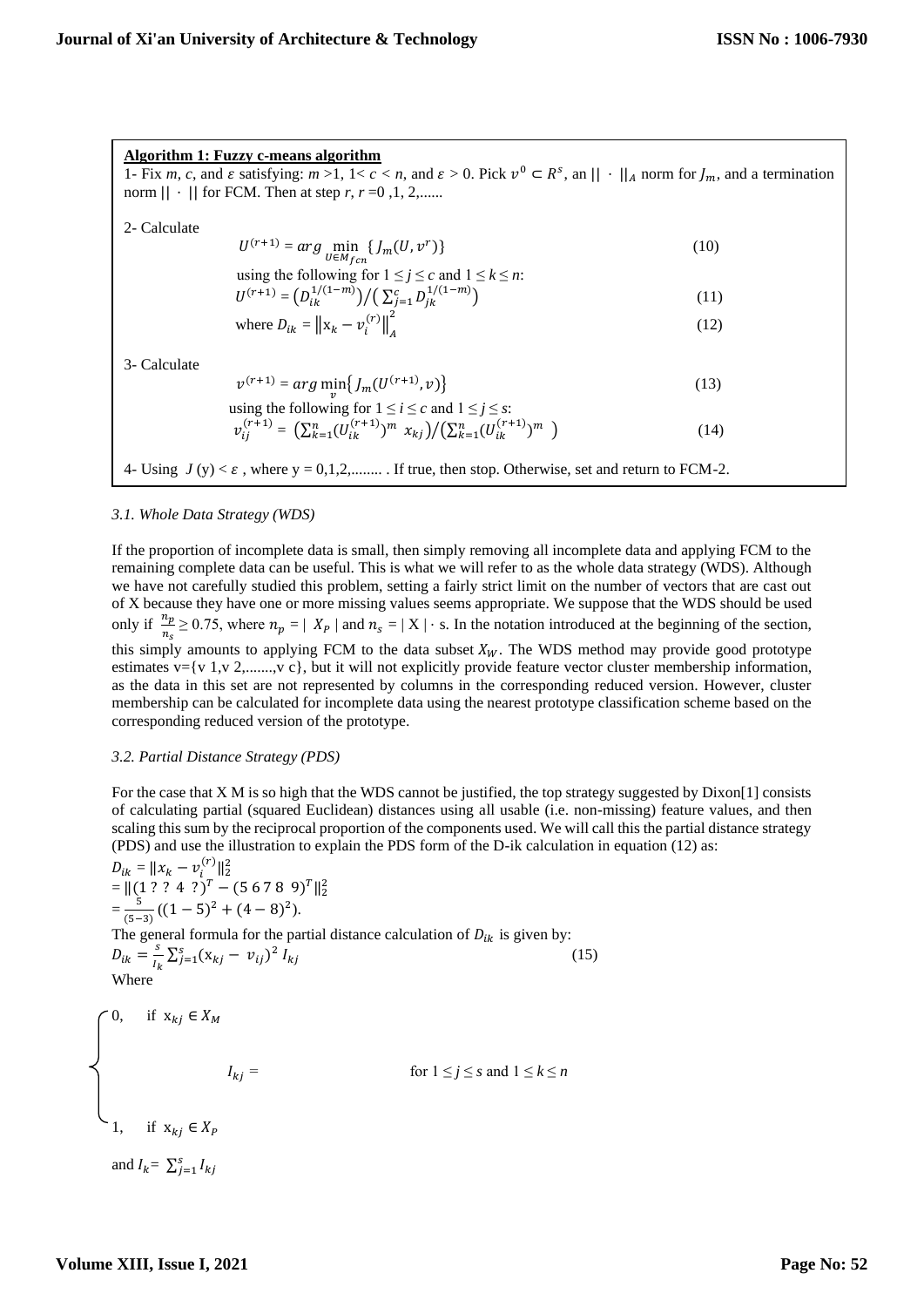The PDS version of the FCM algorithm, referred to here as PDSFCM, is obtained by making two modification of the FCM algorithm for the special case of  $||x||_A = ||x||_2$ . These modifications are:

1- Calculate  $D_{ik}$  as in equation (15) for incomplete data.

2- Replace the calculation of 
$$
v_{ij}^{(r+1)}
$$
 in equation (14) with equation (16).  
\n
$$
v_{ij}^{(r+1)} = \left( \sum_{k=1}^{n} (U_{ik}^{(r+1)})^m x_{kj} I_{kj} \right) / \left( \sum_{k=1}^{n} (U_{ik}^{(r+1)})^m I_{kj} \right)
$$
\n(16)

*3.3. Fuzzy C-Means for Imputing Missing Data*

The fuzzy c-means method is used for imputing the missing data in the data set.

We estimate the missing data from the following equation:

 $l = U_{ik} v_{ij}$  (17)

After calculating equation (17), we estimate each missing value in the data set to the corresponding value in equation (17).

#### 4. NEURO-FUZZY MODEL

Neuro-fuzzy refers to artificial neural network combinations and fuzzy logic[16, 17]. By integrating the humanlike reasoning style of fuzzy systems with the learning and interaction structure of neural networks, neuro-fuzzy hybridization results in a hybrid intelligent system that synergizes these two techniques. There are several aspects in common with both neural networks and fuzzy systems. They can be used to solve a problem (e.g. classification of patterns, regression or density estimation) if no mathematical model of the given problem exists. They only have some drawbacks and benefits that vanish almost entirely when integrating both definitions. We used fuzzy c-means with a backpropagation algorithm in this section. To classify our data set as follows, we used three methods:

*4.1. First Method*

In this method, after importing the data set using equation, we trained our data set through the backpropagation algorithm (17), the error for the neurons in the output layer is calculated according to this equation:  $Error = OUT (1 - OUT) (U_{ik} - OUT)$  (18)

## *4.2. Second Method*

We trained our data set in this process without imputing missing values. The output, according to this equation, of each neuron in the hidden layer:

 $Z= F \left( net1 \right) = 1/(1+e^{-net1})$ *)* (19) Where

 $net1=\sum_i w_{ij}x_i$ 

s.t, *i* is the number of input nodes, j is the number of hidden nodes. Equation (19) is used without missing values when the data is set. We measure net1 in accordance with the following equation when missing values are found in the dataset:  $(20)$ 

 $net1=\sum_i w_{ij}x_i I_i$ where  $-0$ , if  $x_i \in X_M$  $\int I_i =$  $\bigcup_{i} 1, \quad \text{if } x_i \in X_P$ 

s.t,  $X_M$  is the pattern with missing values,  $X_P$  is the complete pattern. The error for the neurons in the output layer is calculated according to equation (18).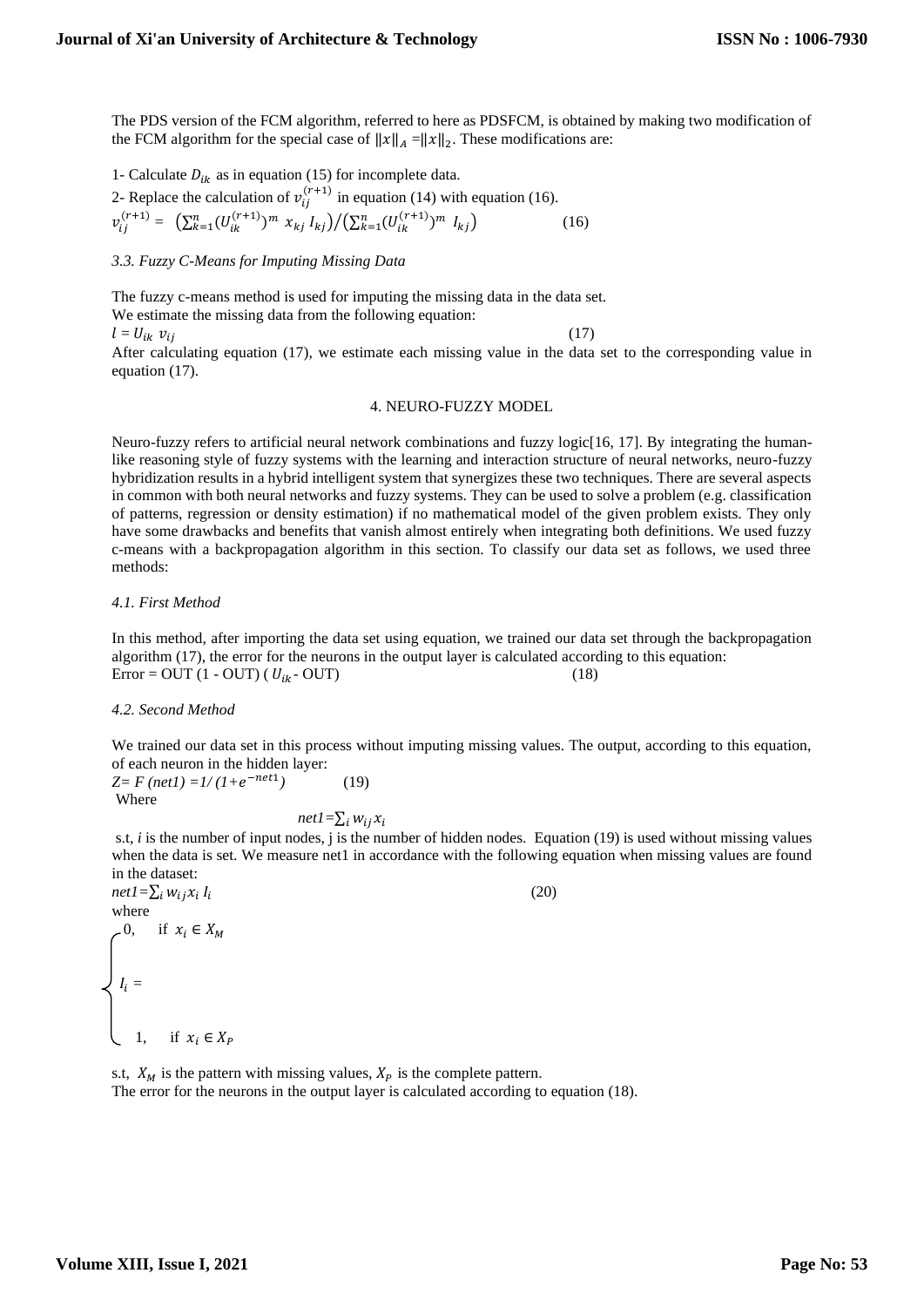### *4.3. Third Method*

In this technique, the data set is split into two parts, the first part contains the full patterns, and the second part contains the missing values patterns. First, we train the complete patterns, and in training the patterns that have missing values, the modified weights produced from the complete training patterns are used. Second, the modified weights created from the training of the patterns used in the testing stage with missing values. The error is determined according to equation (18) for the neurons in the output layer.

## 5. APPLICATIONS

For classification on incomplete data sets, such as an iris data set, we applied the above approaches.

#### *5.1. Iris Data set*

A multivariate data set is the iris flower data set, or Fisher's iris data set. On the iris data set containing missing values, we apply the fuzzy c-means algorithm (1), take the fuzzification parameter = 2,  $\varepsilon$  = 2 and the cumulative iteration for the objective function was 20 iterations. We get the objective function after 20 iterations after training the algorithm as:

| obj_fcn(1)=5.0388×10 <sup>008</sup>                                                         |
|---------------------------------------------------------------------------------------------|
| $obj_{}gen(2) = -152.5520$                                                                  |
| $obj_fcn(3) = -152.5391$                                                                    |
| obj_fcn(4) = $-152.0550$                                                                    |
| obj_fcn(5) = $-149.1206$                                                                    |
| obj_fcn(6) = $-86.2745$                                                                     |
| obj_fcn(7) = $-57.8511$                                                                     |
| $obj_{}gen(8) = 2.0644$                                                                     |
| $\frac{\text{obj\_fen}(9)}{1.1895 \times 10^{003}}$                                         |
| obj_fcn(10) = $-8.7147 \times 10^{003}$                                                     |
| obj_fcn(11) = -143.0042                                                                     |
| obj_fcn(12) = 29.6309                                                                       |
| obj_fcn(13) = -391.6248                                                                     |
| obj_fcn(14) = $-151.5536$                                                                   |
| $obj_{}gen(15) = 29.5731$                                                                   |
| obj_fcn(16) = 94.3892                                                                       |
| obj_fcn(17) = $-166.8372$                                                                   |
| obj_fcn(18) = -42.3832                                                                      |
| $\frac{\text{obj\_fen}(19) = -3.1269 \text{e} \times 10^{004}}{2 \text{e} \times 10^{004}}$ |
| $obj_{}gen(20) = -75.3997$                                                                  |



Figure 4. Relation between the number of iterations and the function of the goal.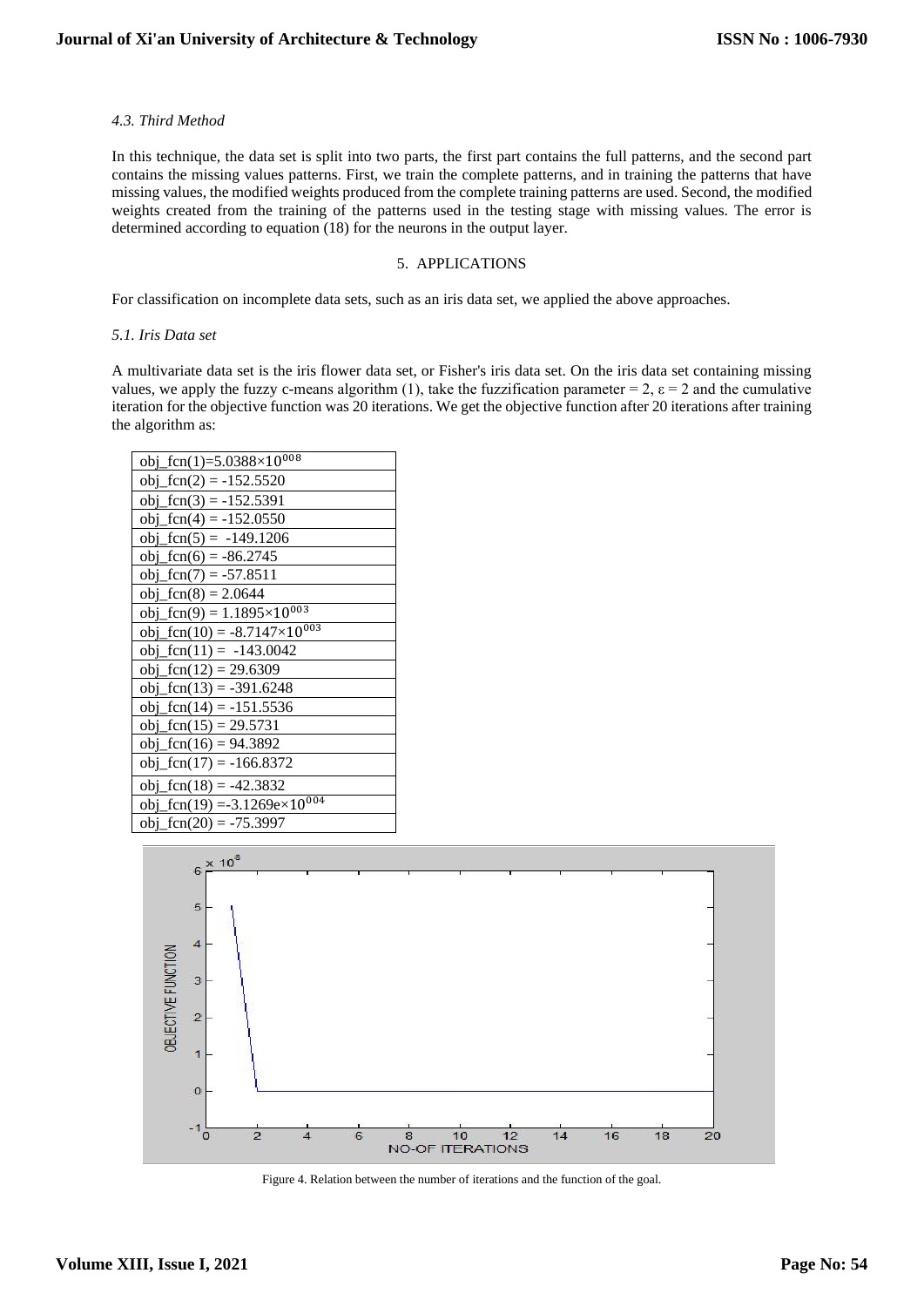The mean square error is 0.4 when we apply the fuzzy c-means imputation on the iris data set containing missing values. Using three methods in section (4), we applied the neuro-fuzzy model. For the classification of the data collection, a feed-forward neural network is used. We applied 90 data set patterns for training and 60 patterns for testing in the first process. The feed-forward neural network consists of three layers; four neurons are the input layer, four neurons are one hidden layer, and three neurons are the output layer. We used 0.1 for the learning rate. The misclassified error was 6% of the report. Figure (5) represents the mean square error for the first performance during training.



Figure 5. Mean square error during training for the first output.



Figure 6. Mean square error during training for the second output.



Figure 7. Mean square error during training for the third output.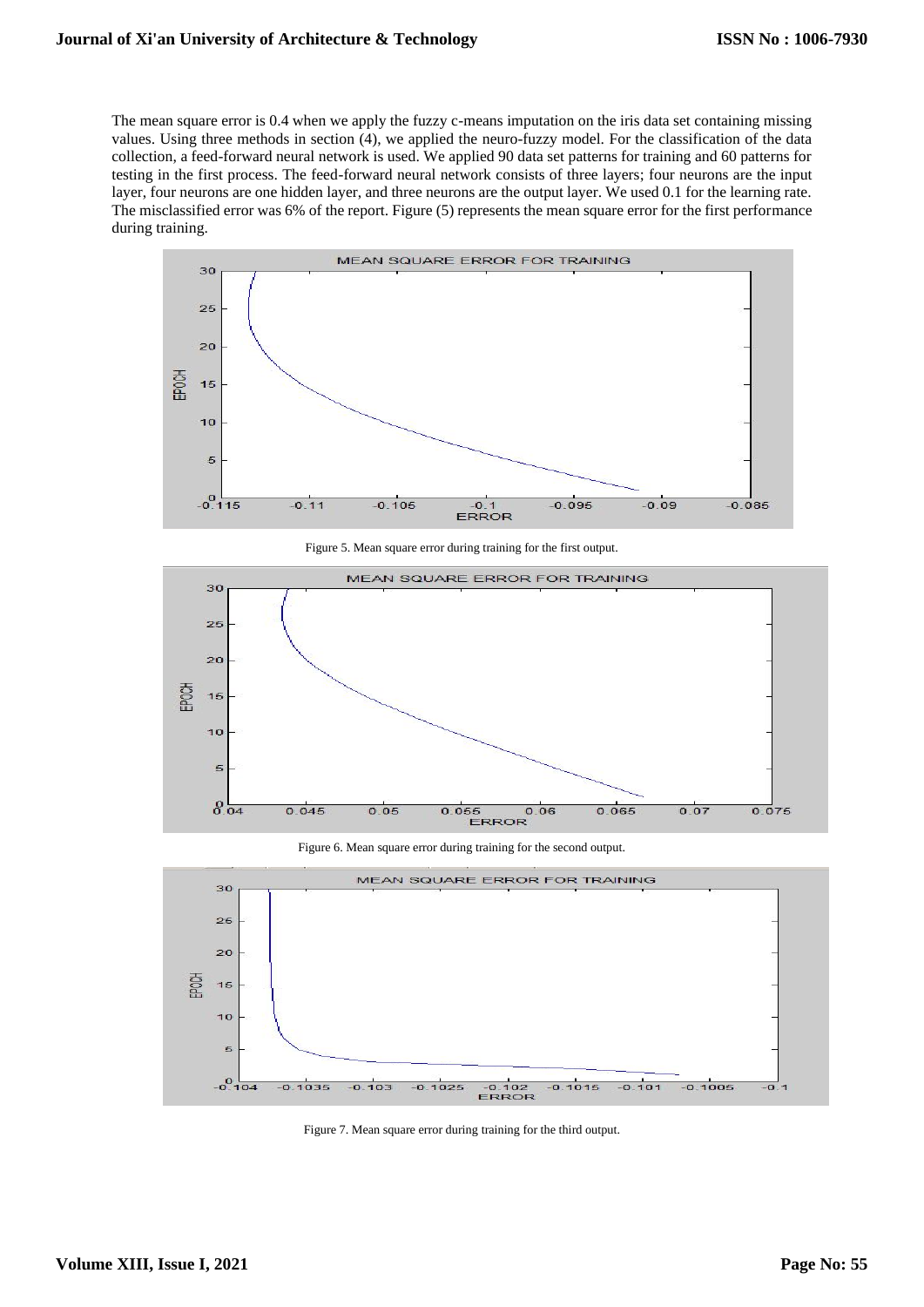In the second approach, we used 90 data set patterns for training and 60 patterns for research. The feed-forward neural network consists of three layers; four neurons are the input layer, four neurons are one hidden layer, and three neurons are the output layer. We used 0.1 for the learning rate. The misclassified mistake was 8% of the evaluation.



Figure 8. Mean square error during training for the first output.







Figure 10. Mean square error during training for the third output

We used 90 data set patterns for training and 60 patterns for study in the second method. Three layers consist of the feed-forward neural network; the input layer is four neurons, one hidden layer is four neurons, and the output layer is three neurons. For the learning rate, we used 0.1. The misclassified error was 8 percent of the assessment. For the first output during training, Figure 8 reflects the mean square error.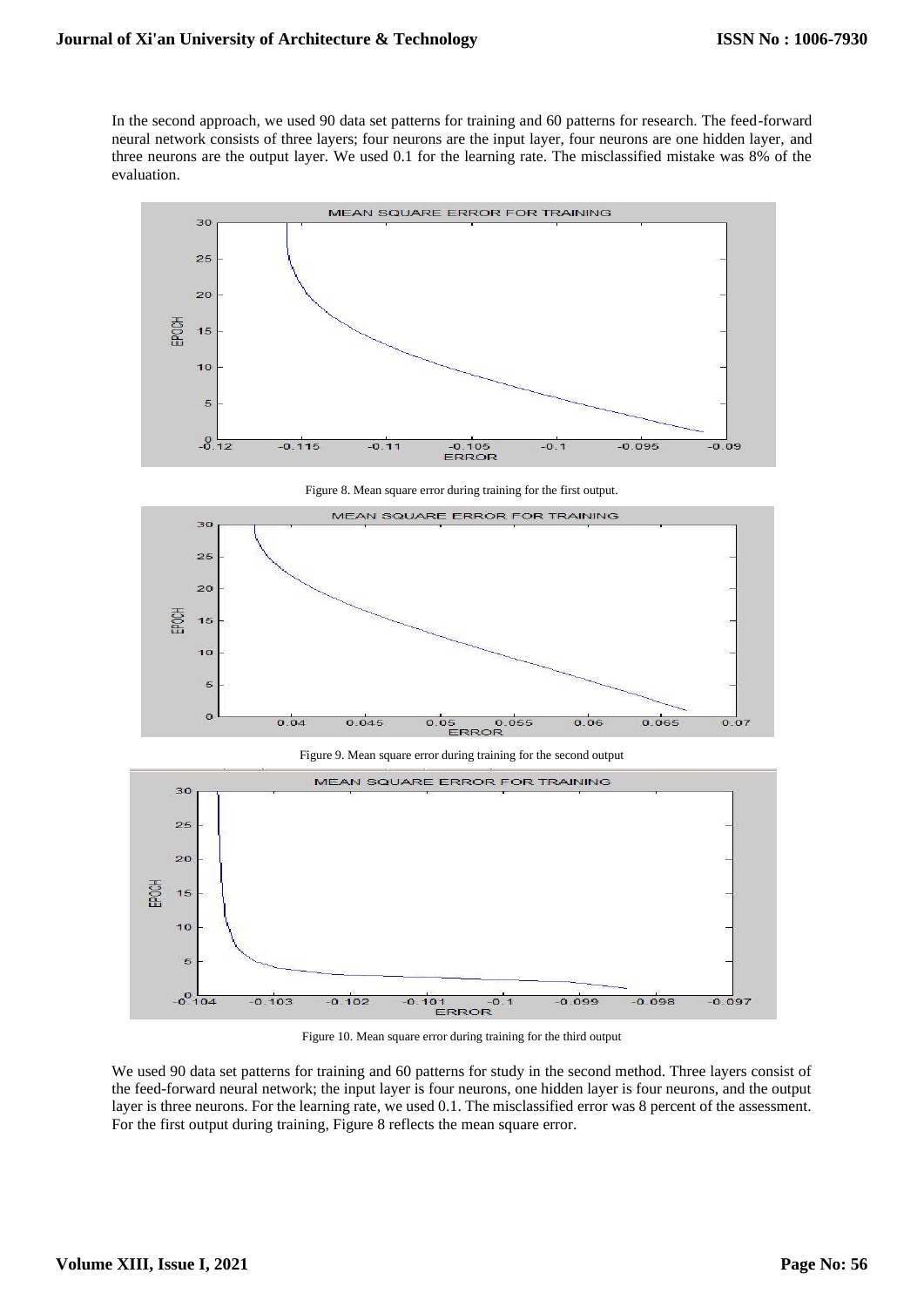





Figure 12. Mean square error during training for the second output.



Figure 13. Mean square error during training for the third output.

The misclassified error created from the three neuro-fuzzy model methods used on the iris data set is represented in Table 1.

| Method        | Method 1 | Method 2 | Method 3 |
|---------------|----------|----------|----------|
| Misclassified | 6%       | 8%       | 9%       |
| −<br>Error    |          |          |          |

Table 1. The misclassified error produced from the three methods of the neuro-fuzzy model.

## 6. CONCLUSION

We have addressed fuzzy c-means (FCM) for clustering in this paper. FCM attempts to generate a description of the (fuzzy) cluster along with examples for each of the clusters using an iterative solving scheme at the same time. Neuro-fuzzy refers to artificial neural network combinations and fuzzy logic. With the backpropagation algorithm,